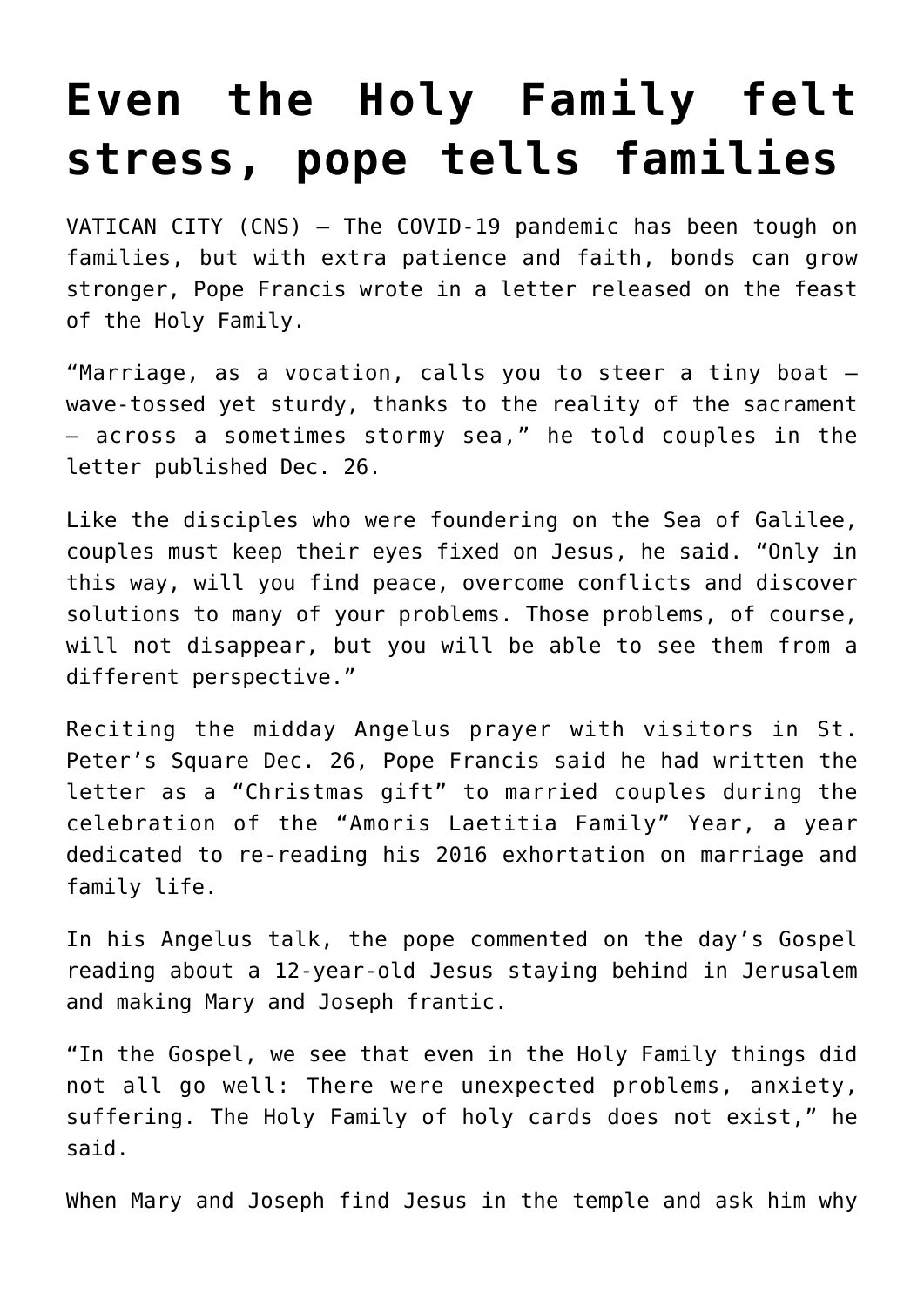he worried them so, he tells them, "Did you not know that I must be in my Father's house?"

Mary and Joseph do not understand, the pope said. "They need time to learn to know their son. That's the way it is with us as well: Each day, a family needs to learn how to listen to each other to understand each other, to walk together, to face conflicts and difficulties."

In his letter to families, like in "Amoris Laetitia," Pope Francis paid tribute to the strength and tenacity of couples as they face real difficulties together on the journey of life.

Like Abraham, called by God to set out to an unknown land, he wrote, with the pandemic "we, too, have experienced uncertainty, loneliness, the loss of loved ones; we, too, have been forced to leave behind our certainties, our 'comfort zones,' our familiar ways of doing things and our ambitions, and to work for the welfare of our families and that of society as a whole, which also depends on us and our actions."

The pandemic lockdowns, quarantines and periods of isolation "meant that there was more time to be together, and this proved a unique opportunity for strengthening communication within families," the pope said. But that also demanded patience.

"It is not easy to be together all day long, when everyone has to work, study, recreate and rest in the same house," he said.

When nerves are frazzled, the pope said, try to put the needs of others first and re-read the hymn to love from 1 Corinthians 13 "so that it can inspire your decisions and your actions" and "the time you spend together, far from being a penance, will be become a refuge amid the storms."

Pope Francis also told married couples, "Don't be ashamed to kneel together before Jesus in the Eucharist, in order to find